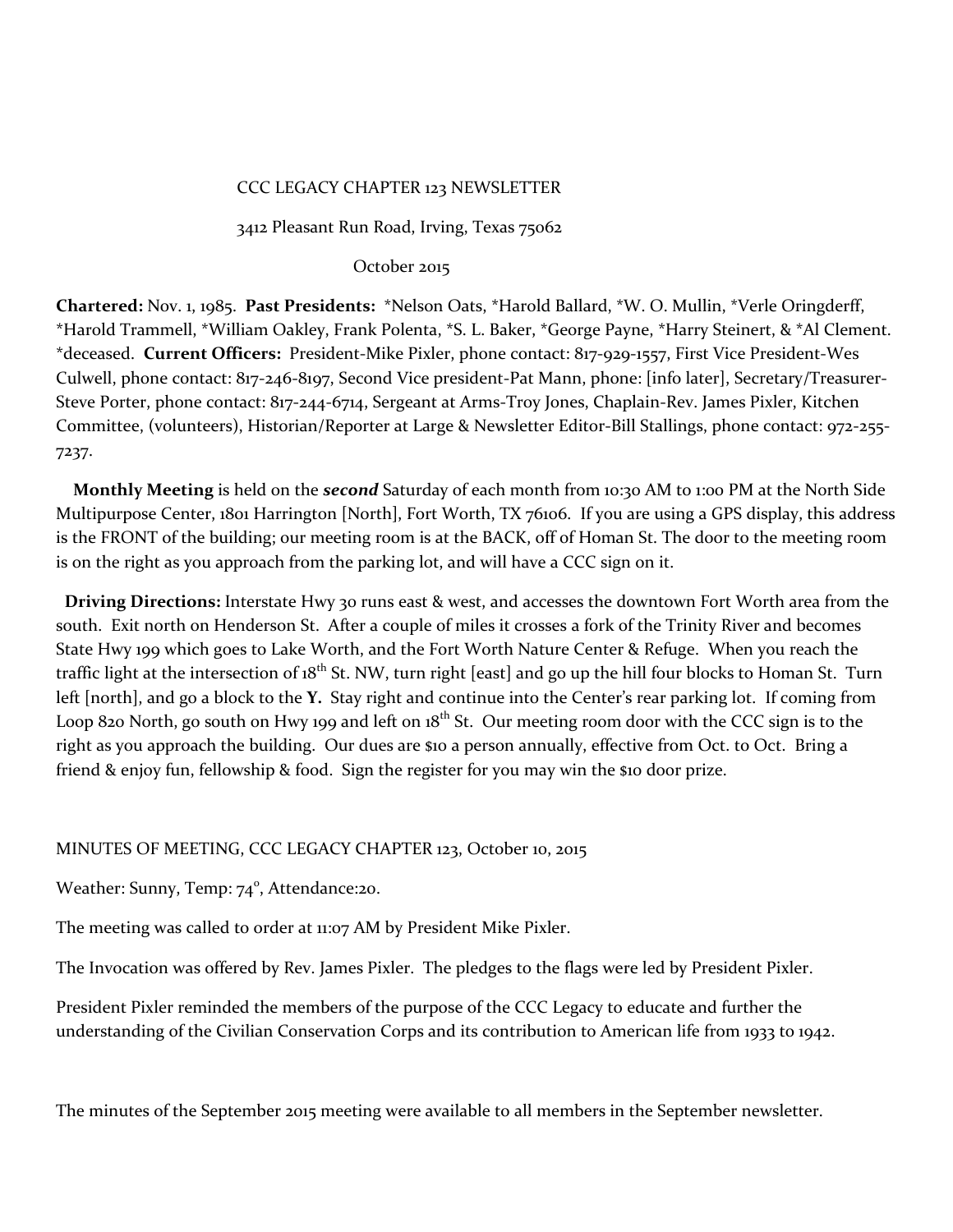Motion to accept the minutes was made by Tony Rodriguez and seconded by Wes Culwell. All in favor motion passed.

The financial report was made available to members by Sec/Treasurer Steve Porter. Motion to accept financial report was made by Wes Culwell and seconded by Bill Stallings. All in favor motion passed.

Birthdays this month include Troy Jones (10/17), Wanda Jones (10/25), Bob Forston (10/31), Hubert Foster (10/4), William Ellis (10/17), Dale Roberts (10/2), and Blanche Howerton (10/21).

Merle and Evelyn Timblin celebrate their  $70<sup>th</sup>$  wedding anniversary on  $10/27!$  Happy Anniversary was sung by the members to the Timblins and Happy Birthday was song to those celebrating birthdays.

All CCC Boys are reminded that the reunion is now scheduled for November 14 and to contact one of the Chapter officers if transportation to the meeting is required.

The Chairman of the Nominating Committee, Bill Stallings, asked for nominations from the floor for the position of 1<sup>st</sup> Vice President. Wes Culwell was the only nomination and a motion to elect him by acclimation was made by Corky James and seconded by Tony Rodriguez. Motion passed. Chairman Stallings then asked for nominations from the floor for the position of Secretary/Treasurer. Steve Porter agreed to continue to serve and since there were no nominations from the floor, Wes Culwell made a motion to elect Steve Porter by acclimation. Motion was seconded by Bill Stallings and passed. President Pixler then installed Wes Culwell as 1<sup>st</sup> Vice President and Steve Porter as Secretary/Treasurer.

President Pixler and Jim Rau presented a slide show of their visit to the Meridian State Park anniversary on October 3, 2015. The activities were varied and several persons at the park expressed an interest in Chapter 123. President Pixler and Bill Stallings then told of their visit to the CCC Legacy gathering in East Winsor, Connecticut, on September 24-27, 2015. Slides of the gathering were shown and many ideas were discussed to consider using in the next gathering to be held in Fort Worth in September, 2016. Event Committee Chairman Wes Culwell stated the mission is to honor CCC Boys and educate the public about the Civilian Conservation Corps as well as to encourage membership in the CCC Legacy and Chapter 123.

The can was passed for donations to the chapter. The door prize was won by Lisa Smith who returned it to the chapter.

The blessing was offered by Merle Timblin. Motion to adjourn was made by Tony; Rodriguez and seconded by Corky James. President Pixler adjourned the meeting at 12:37 PM. The Kitchen Committee served to pot luck meal to members and guests. Next meeting will by November 14, 2015.

Respectfully submitted,

Steve Porter, Sec/Treasurer

# **CHAPTER ETERNAL FOR JOE MINSHEW**

We regret to inform that long time Chapter 123 member and CCC Boy Joe Minshew, 94, of Perrin, Texas, passed away peacefully at his home Sunday, Nov. 1, 2015. His funeral was held at Bethesda United Methodist Church in Weatherford. Donations may be made to the David Rueter Memorial Scholarship Fund through the church. Joe was born May 10, 1921, and served in the Civilian Conservation Corps in Company 3804 at Cleburne State Park, Texas, in 1938-1939, and in Company 849 at Brownwood, Texas, in 1940. He worked for General Dynamics (now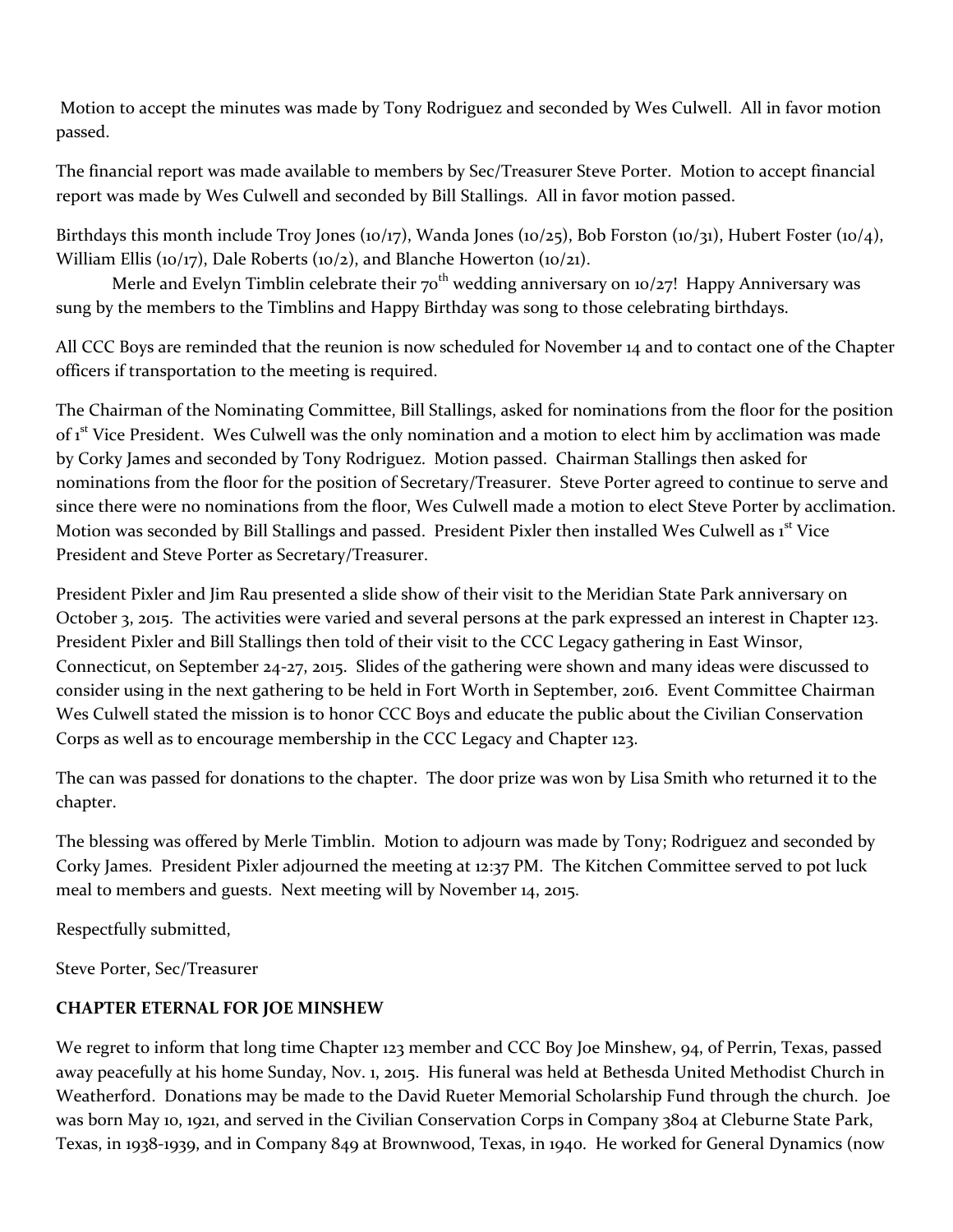Lockheed-Martin) for nearly 40 years. He was also a long-time farmer and continued to plow and plant crops well into his 90s. He was also known for his famous dill pickles among family and friends. In between he was an avid fisherman and could be found either on Benbrook Lake or Possum Kingdom Lake where he had a cabin. He made many record size fish catches. Joe was preceded in death by his wife of 60 years, Doris, in 2007, and his daughter, Deborah Jo in 1975. Survivors: Granddaughter, Danielle Marie King of Austin, Texas; brothers C.L. Minshew of Livingston and Arthur Minshew of Fort Worth; and many nieces and nephews.

# **THE WASH DAY**

Thanks to Mr. Alf Allen in his book, *"In Those Days 1907-1914"* published in 1997, we can travel back in time to the days when the CCC Boys and their sisters and brothers were growing up. We have quoted from his book before.

"Monday was wash day, if the weather was right, and it had to be because there was no washing machine or dryer either. Washing was done outside in the open, possibly in a shady place if there were trees.

It began in the house by spreading a bed sheet on the floor, and placing the dirty clothes on it, then bringing the corners together to serve as a laundry basket. It was then carried outside along with tubs, buckets, lye soap, a wash board, matches, etc. to the wash place. The wash place may be under a couple of trees with a board between them, and as close as possible to a source of water. This could be a stock tank or a well. At the wash place would be a large iron pot which was kept at that location. The first order of business was to fill the pot with water, and then build a fire around it. This required a goodly supply of wood with kindling to get the fire going using the matches. This was a family operation; the more help available, the quicker the job got done. Buckets were used to carry the water. If from a stock tank, a short plank walkway was put out in the water to reach deep enough to fill the buckets with as clean enough water as possible. Young boys came in handy here to carry the water and keep the fire burning. The saying was "Mend the fire."

When the water was hot, some was put in wash tubs to get the correct temperature for scrubbing. The dirty clothes then went into the hot water, and now the wash board comes into play, with the very soiled places being rubbed with the lye soap, one piece at a time. Then the clothes are placed in the iron pot, with shaved pieces of soap, and the water boiling. Here one needs a punching stick, usually a sawed off old broom handle, to keep the clothes under the hot water, and then lift them out after boiling for a time.

The clothes from the boiling pot are next placed in a new tub of water where they are rubbed again to remove the dirt and the soap. This is the rinsing process. The clothes are then put in another tub where bluing has been placed. This was supposed to make the clothes whiter. After being stirred here, the clothes are then wrung out by hand as dry as possible. For sure there was no wringer available.